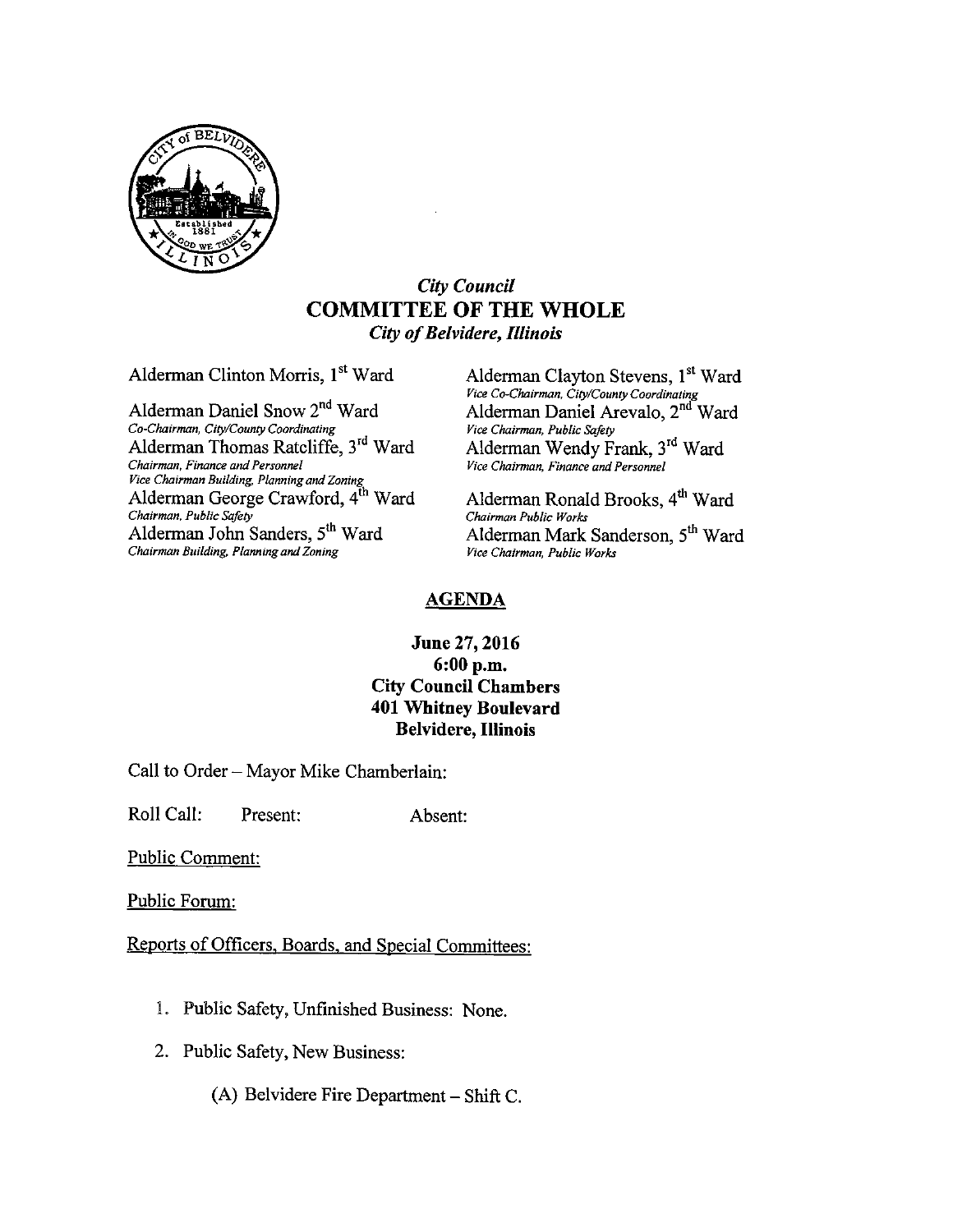(B) Replace Carpeting in Training Room - Station #1. C) Fire Department Annual Report. D) New Police Station.

- 3. Finance & Personnel, Unfinished Business:
	- A) Utility Tax.
- 4. Finance & Personnel, New Business:
	- A) Ord. #301H—An Ordinance Revising Ordinance #246H, the 2015- 2016 Budget Ordinance for the City of Belvidere, Illinois.
- 5. Adjournment:

Belvidere City Meetings are now broadcast live on the internet  $@$  www.bnnsradio.com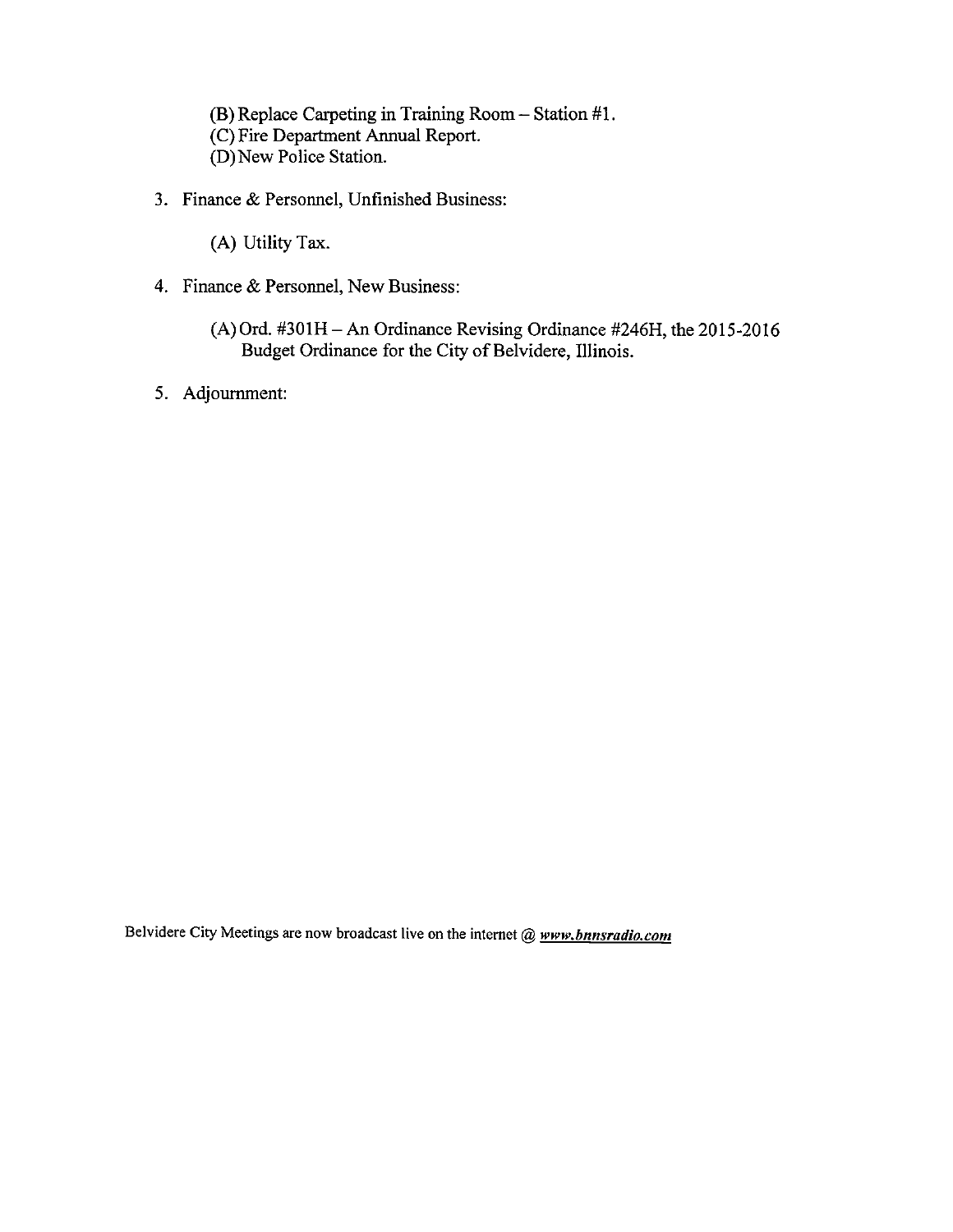

DEPARTMENT

BELVIDERE **EXECUTERE Fire Chief and Administration Offices FIRE** (815)544-2242 Fax( 815) 544-2278



# Memo...

| From: | <b>Chief Hyser</b>      | Today's Date:          | June 20, 2016 |
|-------|-------------------------|------------------------|---------------|
| To:   | Shauna Arco             | <b>Effective Date:</b> | June 27, 2016 |
|       | Subject:   Agenda Items |                        |               |

- Item  $#1 -$  Meet BFD C Shift
- Item #2 Replace Carpeting in Training Room

The Belvidere Fire Dept. is requesting to replace the present carpet that is in our training room at station #1. The carpet is stained and fraying beyond repair. The department utilizes this room on <sup>a</sup> daily basis and also invites the public in for CPR/AED training, Open House, Swearing in Ceremonies, and various other functions.

Three quotes were requested as follows (copies enclosed in packet):

| $\checkmark$ Garry's Ultimate Flooring | \$2,429.22 |
|----------------------------------------|------------|
| $\checkmark$ Lonnies Carpet Max        | \$2,810.00 |
| $\checkmark$ Empire Today              | \$4,128.00 |

It is my recommendation that we go with the local supplier and lowest bid of Garry's Ultimate Flooring in the amount of \$2,429.22. The cost will be taken from line item #01-5-220-6010 - building maintenance.

Item #3 - Annual Report Power Point Presentation

Chief *Al Hyser*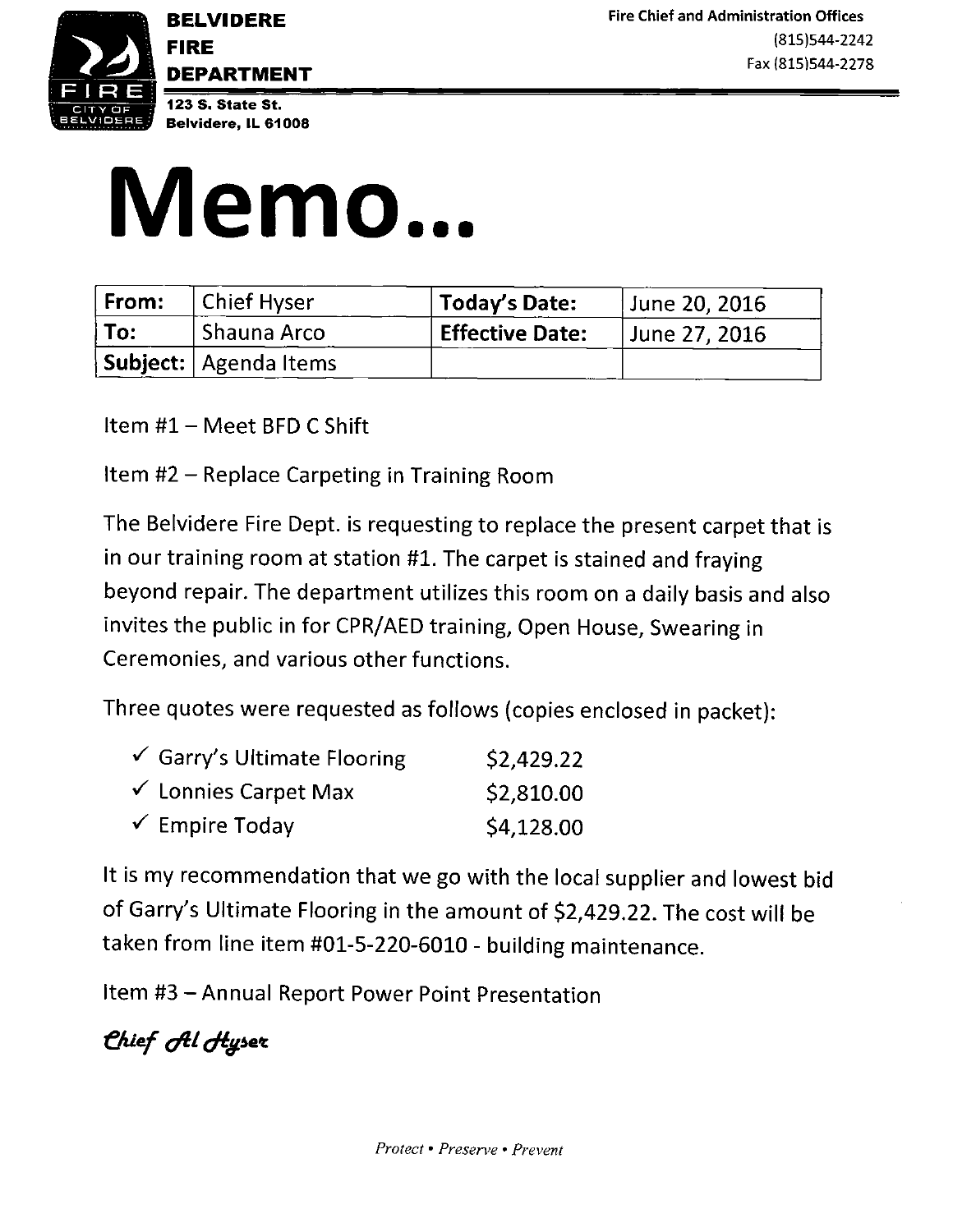| www.garrysultimateflooring.com<br>GARRY'S FLOORING<br>206 S. Main Street                                                                                                           | <b>INVOICE</b><br>1484 N. State Street                                                                      |  |  |  |
|------------------------------------------------------------------------------------------------------------------------------------------------------------------------------------|-------------------------------------------------------------------------------------------------------------|--|--|--|
| Algonquin, IL 60102<br>-A SHAW FLOORING DESIGN CENTER<br>847-458-2345                                                                                                              | Belvidere, IL 61008<br>DATE: $5-10-16$<br>815-544-4200                                                      |  |  |  |
| ⊝                                                                                                                                                                                  | -ECO<br>-SW                                                                                                 |  |  |  |
| eluidere<br>$\sum_{i=1}^{n}$<br>CITY<br><b>ADDRESS</b>                                                                                                                             | <b>STATE</b>                                                                                                |  |  |  |
| E-MAIL                                                                                                                                                                             | PHONE 815-544-2735                                                                                          |  |  |  |
| <b>DESCRIPTION .</b> A Shaw Design Center<br><b>A Shaw Design Center</b><br>$\bullet$                                                                                              | <b>SALE</b>                                                                                                 |  |  |  |
|                                                                                                                                                                                    |                                                                                                             |  |  |  |
|                                                                                                                                                                                    |                                                                                                             |  |  |  |
|                                                                                                                                                                                    | <b>1YR SPOT &amp; SPILL \$199</b>                                                                           |  |  |  |
|                                                                                                                                                                                    | \$99<br><b>DAISY FRESH</b>                                                                                  |  |  |  |
|                                                                                                                                                                                    | <b>SHIPPING</b>                                                                                             |  |  |  |
| RA<br><b>RRE</b>                                                                                                                                                                   | <b>MISCELANEOUS</b>                                                                                         |  |  |  |
| JE,                                                                                                                                                                                | <b>SUBTOTAL</b>                                                                                             |  |  |  |
|                                                                                                                                                                                    |                                                                                                             |  |  |  |
|                                                                                                                                                                                    | <b>TOTAL AMOUNT</b>                                                                                         |  |  |  |
|                                                                                                                                                                                    | CASH CHECK CHARGE<br><b>DEPOSIT</b>                                                                         |  |  |  |
| 22<br>$\cap$ $\cap$                                                                                                                                                                | <b>BALANCE</b>                                                                                              |  |  |  |
|                                                                                                                                                                                    | CASH CHECK CHARGE<br>DEPOSIT                                                                                |  |  |  |
|                                                                                                                                                                                    | C.O.D.                                                                                                      |  |  |  |
|                                                                                                                                                                                    |                                                                                                             |  |  |  |
|                                                                                                                                                                                    | VISA MASTERCARD DISC<br>EXP DATE                                                                            |  |  |  |
| 84<br>$201C2 \pm$                                                                                                                                                                  | $C.C.$ #                                                                                                    |  |  |  |
|                                                                                                                                                                                    |                                                                                                             |  |  |  |
| IMMERSE<br>$\leq \infty$                                                                                                                                                           | <b>CUSTOMER NOTE:</b><br>All orders subject to home office approval.                                        |  |  |  |
|                                                                                                                                                                                    | REVERSE SIDE OF YOUR RECEPT IS PART<br>OF THIS SALES CONTRACT.                                              |  |  |  |
|                                                                                                                                                                                    |                                                                                                             |  |  |  |
| <b>FLAT METAL</b><br>HAUL-AWAY<br>UYES DNO<br># OF ROOMS<br><b>FURNITURE</b><br>LIYES LINO<br><b>HIGHRISE</b>                                                                      | CUSTOMER APPROVAL                                                                                           |  |  |  |
| $C$ Gold<br><b>UYES UNO</b><br><b>LI R&amp;R TRIM BASE</b><br>FT<br><b>D SILVER</b><br>INSTALLA <u>TION</u>                                                                        |                                                                                                             |  |  |  |
| <b>UPRIGHT PIANO</b><br><b>CITACKLESS</b><br><b>STAIRS</b><br><b>LIXES LINO</b><br><b>GRIPPER METAL</b><br><b>O GLUE DOWN</b><br>WATERFALL #                                       |                                                                                                             |  |  |  |
| $0$ GOLD<br><b>RADIANT HEAT</b><br><b>LLOOSE LAY</b><br>HOLLYWOOD #<br>UYES UNO<br>FT<br><b>G SILVER</b> <sub>-</sub><br>(No Warranty)                                             | HOME OFFICE APPROVAL<br>I HAVE RECEIVED                                                                     |  |  |  |
| <b>R&amp;R APPLIANCES</b><br><b>J FEATHER FINISH</b><br><b>VINYL BASE</b><br>INSTALL CARPET<br><b>LIYES UNO</b><br>(Over Old Floor)<br>COLOR 4" $\frac{1}{2}$<br><b>D CONCRETE</b> | Manufactures' carpet & cushion warranty.<br>4-ways of keeping your carpet looking new.                      |  |  |  |
| <b>R&amp;R TOILET</b><br><b>U WOOD</b><br><b>UNDERLAYMENT</b><br>LIVES LINO                                                                                                        | Client understands that it is impossible to<br>know the condition of the subfloor before the installation a |  |  |  |
| JYES DNO<br><b>TAKE UP</b><br><b>BASE SIZE</b><br>SIZE<br><b>C REGULAR TAKEUP</b>                                                                                                  | that if extra floor prep is needed, extra charges may apply<br>I have been imformed that I may need to      |  |  |  |
| TYPE OF<br><b>DIGLUE DOWN</b><br><b>CUSHION</b>                                                                                                                                    | do some minor touch up on base boards.                                                                      |  |  |  |

Garry's Ultimate Flooring is gratchi for your continuing patronage.<br>Purchaser assumes full responsibility and personal gurantee, in consideration of ereditor exreading eredit to customer. The undersigned personally and ind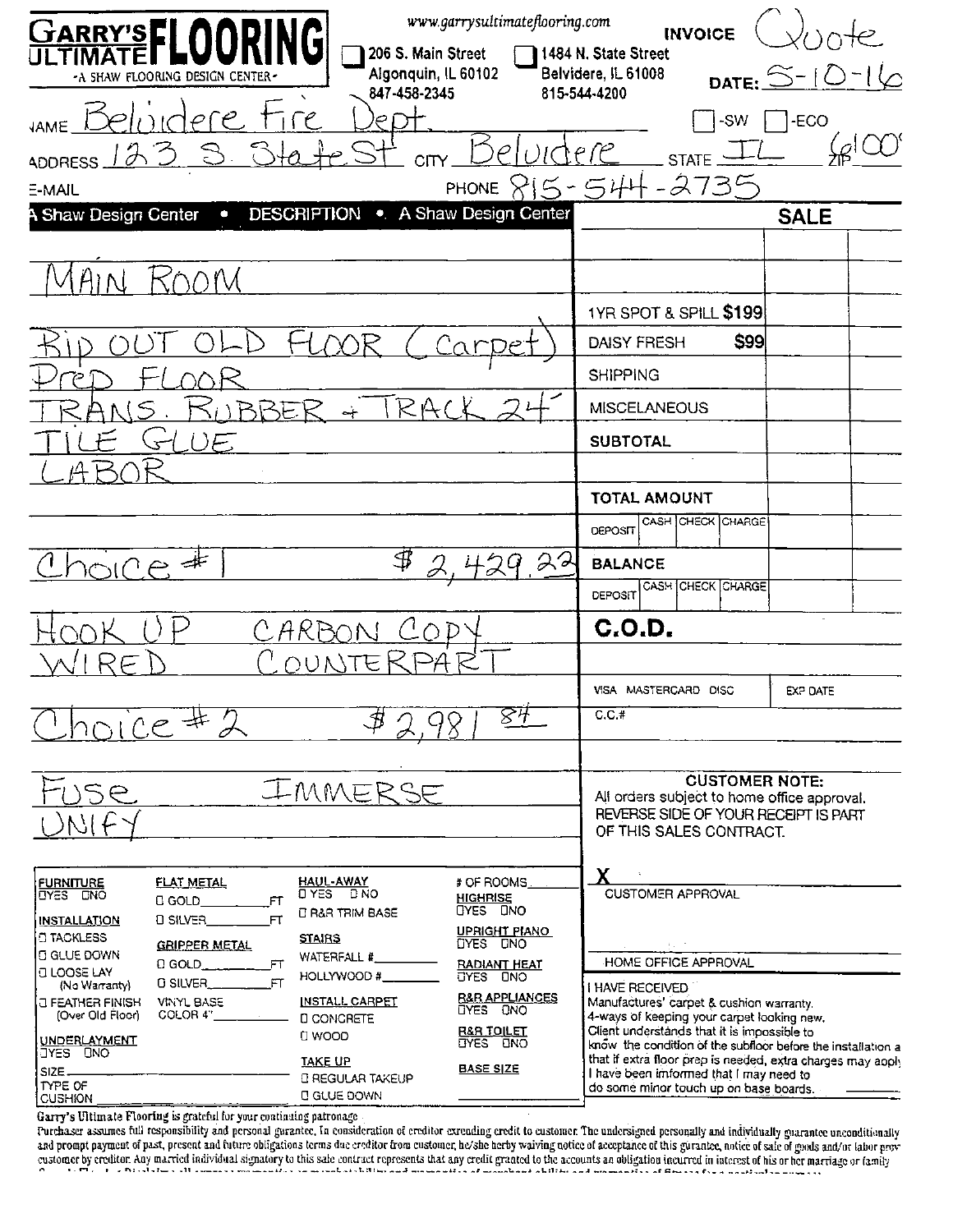

6551 East Riverside Blvd., Rockford, IL 61114-4962 Phone: 815-282-5454 Fax: 815-282-6731

May 25, 2016

Belvidere Fire Department Chief Al Hyser 123 S. State Street Belvidere, IL 61008 815.289.5110

#### FLOORING PROPOSAL

Area - Training Room

CARPET TILE

Product: Mainstreet by Philadelphia Wired or an Equivalent Product 100% Solution Dyed Nylon

Color: To Be Determined

Total: 2810.00

Includes: Material, Installation, Adhesive, New Vinyl Cove Base around the Cabinets and Poles, and New Metal Transitions.

Thank you very much for the opportunity to provide you with your current flooring needs. Please feel free to contact me anytime at 815-282-5454 with any further questions that you might have. I look forward to hearing from you soon.

Thank you,

Melissa Kardell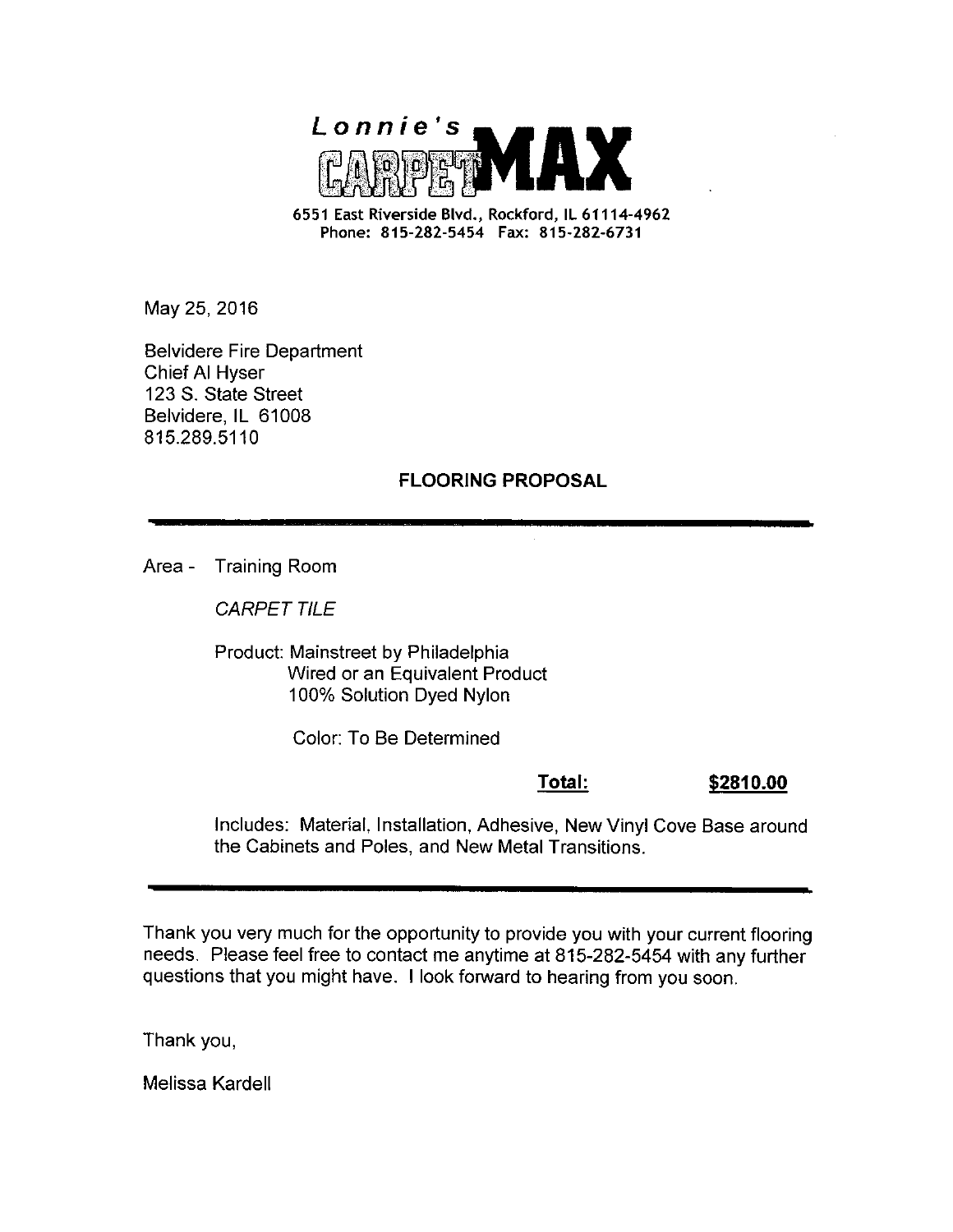

#### **Commercial Project Quote**

| <b>CUSTOMER INFORMATION</b>                                                                                                                                                                |                                                          | <b>PROJECT LOCATION</b>                                                           |                 |                                                                                                                                                                                                                                |               |  |  |
|--------------------------------------------------------------------------------------------------------------------------------------------------------------------------------------------|----------------------------------------------------------|-----------------------------------------------------------------------------------|-----------------|--------------------------------------------------------------------------------------------------------------------------------------------------------------------------------------------------------------------------------|---------------|--|--|
| 1/15/2016<br>:OUOTE DATE*                                                                                                                                                                  |                                                          | <b>E CHECK BOX IF SAME AS CUSTOMER INFORMATION</b>                                |                 |                                                                                                                                                                                                                                |               |  |  |
| * Quote valid for a period of 30 days from the above date                                                                                                                                  |                                                          |                                                                                   | NAME: Same      |                                                                                                                                                                                                                                |               |  |  |
| NAME: Al Hyser                                                                                                                                                                             |                                                          |                                                                                   |                 |                                                                                                                                                                                                                                |               |  |  |
|                                                                                                                                                                                            | TITLE: Chief                                             |                                                                                   |                 |                                                                                                                                                                                                                                |               |  |  |
|                                                                                                                                                                                            |                                                          | <b>COMPANY: Belvidere Fire Department</b>                                         |                 | CITY/STATE: THE STATE OF THE STATE OF THE STATE OF THE STATE OF THE STATE OF THE STATE OF THE STATE OF THE STATE OF THE STATE OF THE STATE OF THE STATE OF THE STATE OF THE STATE OF THE STATE OF THE STATE OF THE STATE OF TH |               |  |  |
|                                                                                                                                                                                            |                                                          | ADDRESS: 123 South State Steet                                                    | PHONE:          |                                                                                                                                                                                                                                |               |  |  |
|                                                                                                                                                                                            |                                                          |                                                                                   |                 | SALES REPRESENTATIVE CONTACT INFORMATION                                                                                                                                                                                       |               |  |  |
|                                                                                                                                                                                            | CITY/STATE: Belvidere, IL 61008<br>NAME: Rick DeLoughary |                                                                                   |                 |                                                                                                                                                                                                                                |               |  |  |
| PHONE: 815-289-5110                                                                                                                                                                        |                                                          |                                                                                   | MARKET: Chicago |                                                                                                                                                                                                                                |               |  |  |
|                                                                                                                                                                                            | FAX: 815-544_2278                                        |                                                                                   |                 | PHONE: 815-307-0389                                                                                                                                                                                                            |               |  |  |
|                                                                                                                                                                                            | <b>EMAIL: ahyser@belviderefire.com</b>                   |                                                                                   |                 |                                                                                                                                                                                                                                |               |  |  |
|                                                                                                                                                                                            |                                                          |                                                                                   |                 | EMAIL: rdeloughary@gmail.com                                                                                                                                                                                                   |               |  |  |
| ITEM<br>#                                                                                                                                                                                  | QTY                                                      | PRODUCT OR LABOR DESCRIPTION                                                      | UNIT PRICE      | PRODUCT/LABOR SPECIAL COMMENTS                                                                                                                                                                                                 | <b>AMOUNT</b> |  |  |
| 1                                                                                                                                                                                          |                                                          | 1023 Fast Lane - Carpet Tile                                                      | \$4.00          |                                                                                                                                                                                                                                | \$4,092.00    |  |  |
| $\overline{2}$                                                                                                                                                                             |                                                          | 12 Cove Base (foyer, office, prod., hall)                                         | \$3.00          |                                                                                                                                                                                                                                | \$36.00       |  |  |
| 3                                                                                                                                                                                          |                                                          |                                                                                   |                 |                                                                                                                                                                                                                                |               |  |  |
| 4                                                                                                                                                                                          |                                                          |                                                                                   |                 |                                                                                                                                                                                                                                |               |  |  |
| 5                                                                                                                                                                                          |                                                          |                                                                                   |                 |                                                                                                                                                                                                                                |               |  |  |
| 6                                                                                                                                                                                          |                                                          |                                                                                   |                 |                                                                                                                                                                                                                                |               |  |  |
| 7                                                                                                                                                                                          |                                                          |                                                                                   |                 |                                                                                                                                                                                                                                |               |  |  |
| 8                                                                                                                                                                                          |                                                          |                                                                                   |                 |                                                                                                                                                                                                                                |               |  |  |
| 9                                                                                                                                                                                          |                                                          |                                                                                   |                 |                                                                                                                                                                                                                                |               |  |  |
| 10                                                                                                                                                                                         |                                                          |                                                                                   |                 |                                                                                                                                                                                                                                |               |  |  |
| 11                                                                                                                                                                                         |                                                          |                                                                                   |                 |                                                                                                                                                                                                                                |               |  |  |
| 12                                                                                                                                                                                         |                                                          |                                                                                   |                 |                                                                                                                                                                                                                                |               |  |  |
| 13                                                                                                                                                                                         |                                                          |                                                                                   |                 |                                                                                                                                                                                                                                |               |  |  |
| 14                                                                                                                                                                                         |                                                          |                                                                                   |                 |                                                                                                                                                                                                                                |               |  |  |
| 15                                                                                                                                                                                         |                                                          |                                                                                   |                 |                                                                                                                                                                                                                                |               |  |  |
| 16                                                                                                                                                                                         |                                                          |                                                                                   |                 |                                                                                                                                                                                                                                |               |  |  |
| 17                                                                                                                                                                                         |                                                          |                                                                                   |                 |                                                                                                                                                                                                                                |               |  |  |
| 18                                                                                                                                                                                         |                                                          |                                                                                   |                 |                                                                                                                                                                                                                                |               |  |  |
| 19                                                                                                                                                                                         |                                                          |                                                                                   |                 |                                                                                                                                                                                                                                |               |  |  |
| 20                                                                                                                                                                                         |                                                          | Special Project Instructions: Price includes take-up and haul-away. Tax included. |                 |                                                                                                                                                                                                                                |               |  |  |
|                                                                                                                                                                                            |                                                          | Customer is responsible for moving furniture.                                     |                 |                                                                                                                                                                                                                                |               |  |  |
|                                                                                                                                                                                            |                                                          | Date:                                                                             |                 | Quote #:                                                                                                                                                                                                                       |               |  |  |
| This quote is for completing the project as described above. It is based on our evaluation<br>and does not include material price increases or additional labor and materials which may be |                                                          | <b>SUB TOTAL</b>                                                                  | \$4,128.00      |                                                                                                                                                                                                                                |               |  |  |
| required should unforeseen problems or adverse weather conditions arise after the work has<br>been initiated.                                                                              |                                                          |                                                                                   | <b>TAX</b>      | \$0.00                                                                                                                                                                                                                         |               |  |  |
|                                                                                                                                                                                            |                                                          |                                                                                   | TOTAL           | \$4,128.00                                                                                                                                                                                                                     |               |  |  |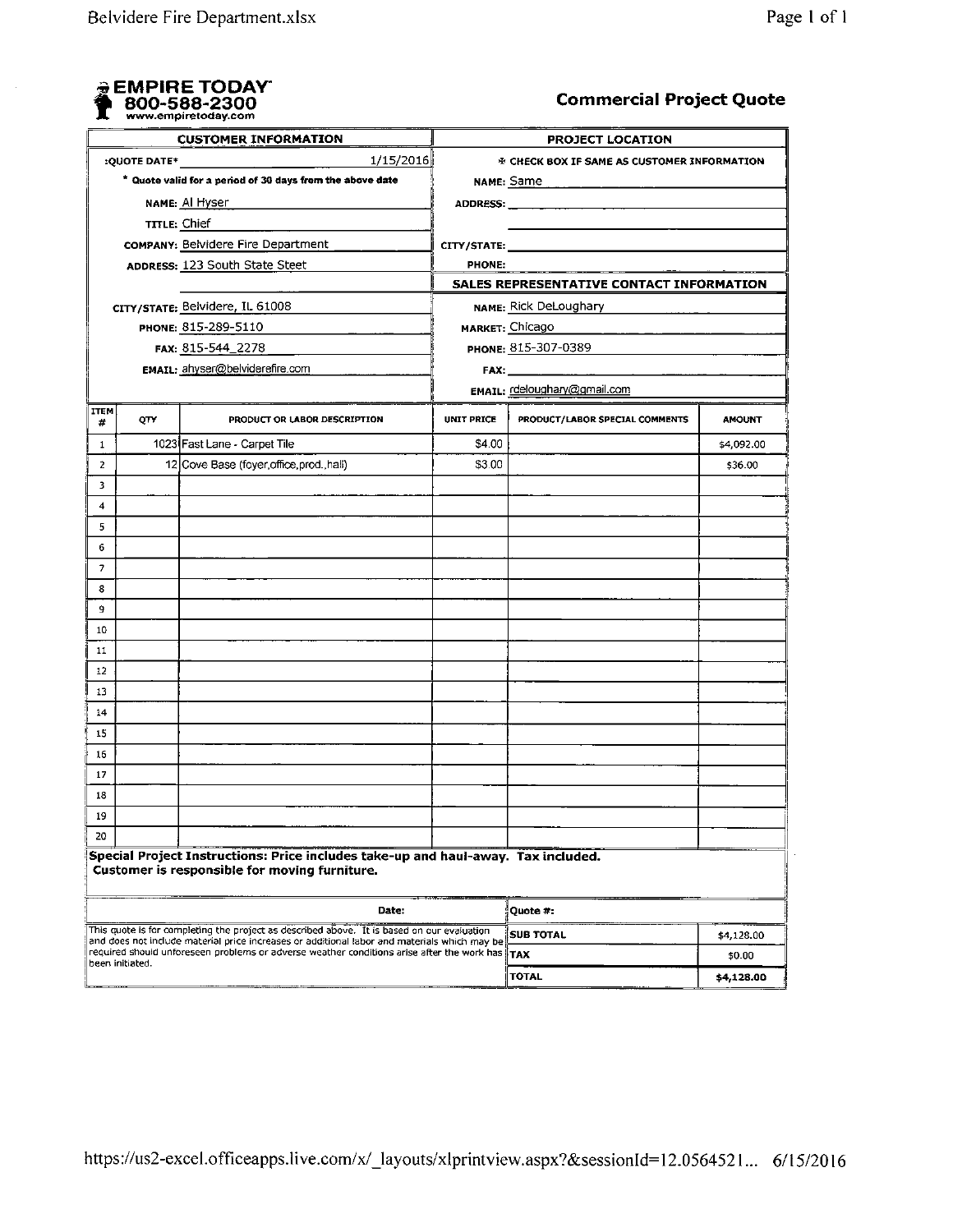|                  | <b>Summary of Utility Tax</b>                                                        |           |                                               |                |           | <b>TOTAL</b>    | <b>TOTAL</b>        | Fund           |
|------------------|--------------------------------------------------------------------------------------|-----------|-----------------------------------------------|----------------|-----------|-----------------|---------------------|----------------|
|                  | Electric                                                                             | Gas       | Telephone                                     | Interest       | Misc. Rev | <b>Receipts</b> | <b>Expenditures</b> | <b>Balance</b> |
| FY <sub>01</sub> | 765,116                                                                              | 183,896   | 127,447                                       | 3,780          |           | 1,080,240       |                     | 1,080,240      |
| FY 02            | 1,159,245                                                                            | 163,836   | 212,759                                       | 48,550         | ÷         | 1,584,390       | 886,141             | 1,778,489      |
| FY 03            | 1,098,477                                                                            | 305,585   | 215,831                                       | 36,814         |           | 1,656,707       | 1,097,045           | 2,338,151      |
| FY 04            | 1,254,619                                                                            | 368,391   | 405,303                                       | 37,189         |           | 2,065,503       | 835,784             | 3,567,870      |
| FY 05            | 1,193,910                                                                            | 311.766   | 405,481                                       |                |           | 1,911,157       | 4.309.524           | 1,169,503      |
| IFY 06           | 1.277,105                                                                            | 535,214   | 408,813                                       | $\overline{a}$ | L,        | 2,221,132       | 964,229             | 2,426,406      |
| FY 07            | 1,400,033                                                                            | 394,297   | 402,918                                       |                |           | 2,197,248       | 3,032,035           | 1,591,619      |
| IFY 08           | 1,428,930                                                                            | 375,122   | 434,030                                       | ٠              | 1,712,319 | 3,950,401       | 4,517,843           | 1,024,177      |
| IFY 09           | 1,353,588                                                                            | 528,212   | 432,901                                       |                | 300,000   | 2,614,701       | 2,972,210           | 666,668        |
| FY 10            | 962,045                                                                              | 263,458   | 424,438                                       |                | 256,929   | 1,906,870       | 1,961,371           | 612,167        |
| FY 11            | 1,303,780                                                                            | 379.752   | 377,334                                       |                | 319,258   | 2.380,124       | 2,760,485           | 231,807        |
| FY <sub>12</sub> | 1,359,625                                                                            | 324,085   | 360,186                                       |                |           | 2,043,896       |                     | 2,275,702      |
| FY <sub>13</sub> | 1,521,284                                                                            | 315,695   | 374,052                                       |                |           | 2,211,031       | 67,818              | 4,418,915      |
| <b>FY14</b>      | 1,525,800                                                                            | 431.250   | 344,812                                       |                |           | 2,301,861       |                     | 6,720,776      |
| FY15             | 1,502,789                                                                            | 434 307   | 334,566                                       |                |           | 2,271,662       | 5,060               | 8,987,378      |
| FY <sub>16</sub> | 1,450,229                                                                            | 279,365   | 341,413                                       |                | 7,500     | 2,078,507       | 1,072,826           | 9,993,059      |
| <b>TOTAL</b>     | 20,556,574                                                                           | 5,594,232 | 5,602,284                                     | 126,334        | 2.596,007 | 34,475,431      | 24,482,371          | 9,993,059      |
|                  | Note: FY16 expenditures includes \$1,050,000 transfer to Capital for Columbia Avenue |           |                                               |                |           |                 |                     |                |
|                  | Note: FY11 was the last year that showed salaries in the expenditure column.         |           |                                               |                |           |                 |                     |                |
|                  |                                                                                      |           | <b>Expenditures by Project:</b>               |                |           |                 |                     |                |
|                  |                                                                                      |           | Pearl Street                                  |                |           | 660,321         |                     |                |
|                  |                                                                                      |           | Storm Basis "G"                               |                |           | 186,999         |                     |                |
|                  |                                                                                      |           | E Lincoln                                     |                |           | 1,187,005       |                     |                |
|                  |                                                                                      |           | Julien Street                                 |                |           | 560,366         |                     |                |
|                  |                                                                                      |           | Storm Basin "I"                               |                |           | 1,815,790       |                     |                |
|                  |                                                                                      |           | Appleton Road                                 |                |           | 2,650,284       |                     |                |
|                  |                                                                                      |           | Haley Meadows                                 |                |           | 108,379         |                     |                |
|                  |                                                                                      |           | Route 20 / Genoa Road                         |                |           | 299,822         |                     |                |
|                  |                                                                                      |           | W 6th St / 7th Ave                            |                |           | 660,483         |                     |                |
|                  |                                                                                      |           | <b>Beloit Road Reconstruction</b>             |                |           | 360,849         |                     |                |
|                  |                                                                                      |           | Appleton Road/Chrysler Plant                  |                |           | 1,831,274       |                     |                |
|                  |                                                                                      |           | Townhall Road/Chrysler                        |                |           | 1,674,081       |                     |                |
|                  |                                                                                      |           | East Pleasant                                 |                |           | 941,566         |                     |                |
|                  |                                                                                      |           | Storm Basin "K" / Kish St                     |                |           | 1,132,211       |                     |                |
|                  |                                                                                      |           | McKinley St Truck Route                       |                |           | 671,362         |                     |                |
|                  |                                                                                      |           | Appleton 6th to River                         |                |           | 21,798          |                     |                |
|                  |                                                                                      |           | Basin M-1                                     |                |           | 684,573         |                     |                |
|                  |                                                                                      |           | <b>Buchanan Street</b>                        |                |           | 566,857         |                     |                |
|                  |                                                                                      |           | Distillery Road                               |                |           | 952,942         |                     |                |
|                  |                                                                                      |           | McKinley Ave. Bus 20 S. to Jackson            |                |           | 2,036,434       |                     |                |
|                  |                                                                                      |           | Columbia Ave.                                 |                |           | 799,029         |                     |                |
|                  |                                                                                      |           | Guard rail-Appleton Rd cemetery               |                |           | 30,809          |                     |                |
|                  |                                                                                      |           | Roadway Overlays                              |                |           | 557,487         |                     |                |
|                  |                                                                                      |           | Curb and Gutter                               |                |           | 50,045          |                     |                |
|                  |                                                                                      |           | Bel-Bo Mobile Home Park                       |                |           | 226,638         |                     |                |
|                  |                                                                                      |           | North State Pavement Repairs                  |                |           | 1,070           |                     |                |
|                  |                                                                                      |           | Main Street Bridge Repairs                    |                |           | 23 718          |                     |                |
|                  |                                                                                      |           | Public Works salaries                         |                |           | 773,769         |                     |                |
|                  |                                                                                      |           | LAPP (Newburg & Fairgrounds Roads)            |                |           | 87,266          |                     |                |
|                  |                                                                                      |           | Salaries-Police, Fire, Bidg, PW               |                |           | 1,826,215       |                     |                |
|                  |                                                                                      |           | Misc.                                         |                |           | 25,000          |                     |                |
|                  |                                                                                      |           | Bank fees                                     |                |           | 45              |                     |                |
|                  |                                                                                      |           | North State ST. Streetscape (FY16/17 Project) |                |           | 27.886          |                     |                |
|                  |                                                                                      |           | Columbia Ave. (FY16/FY17 project)             |                |           | 1,050,000       |                     |                |
|                  |                                                                                      |           | Total Expenditures (through 4/30/16)          |                |           | 24,482.371      |                     |                |
|                  |                                                                                      |           |                                               |                |           |                 |                     |                |

Misc. Revenue Includes:

877,284 Reimbursement for Appleton Rd/US 20 improvements

835,035 Reimbursement for Townhall/Chrysler Dnve improvements

347,379 Developer reimbursement for Distillery Road improvements 209, 551 State reimbursement for Townhall and Appleton improvements

45, 693 State reimbursement for Distillery paving

273,565 Transfer for Columbia/Aspen Sanitary Sewer

7,500 Donation from Lions Club for Streetscape landscaping